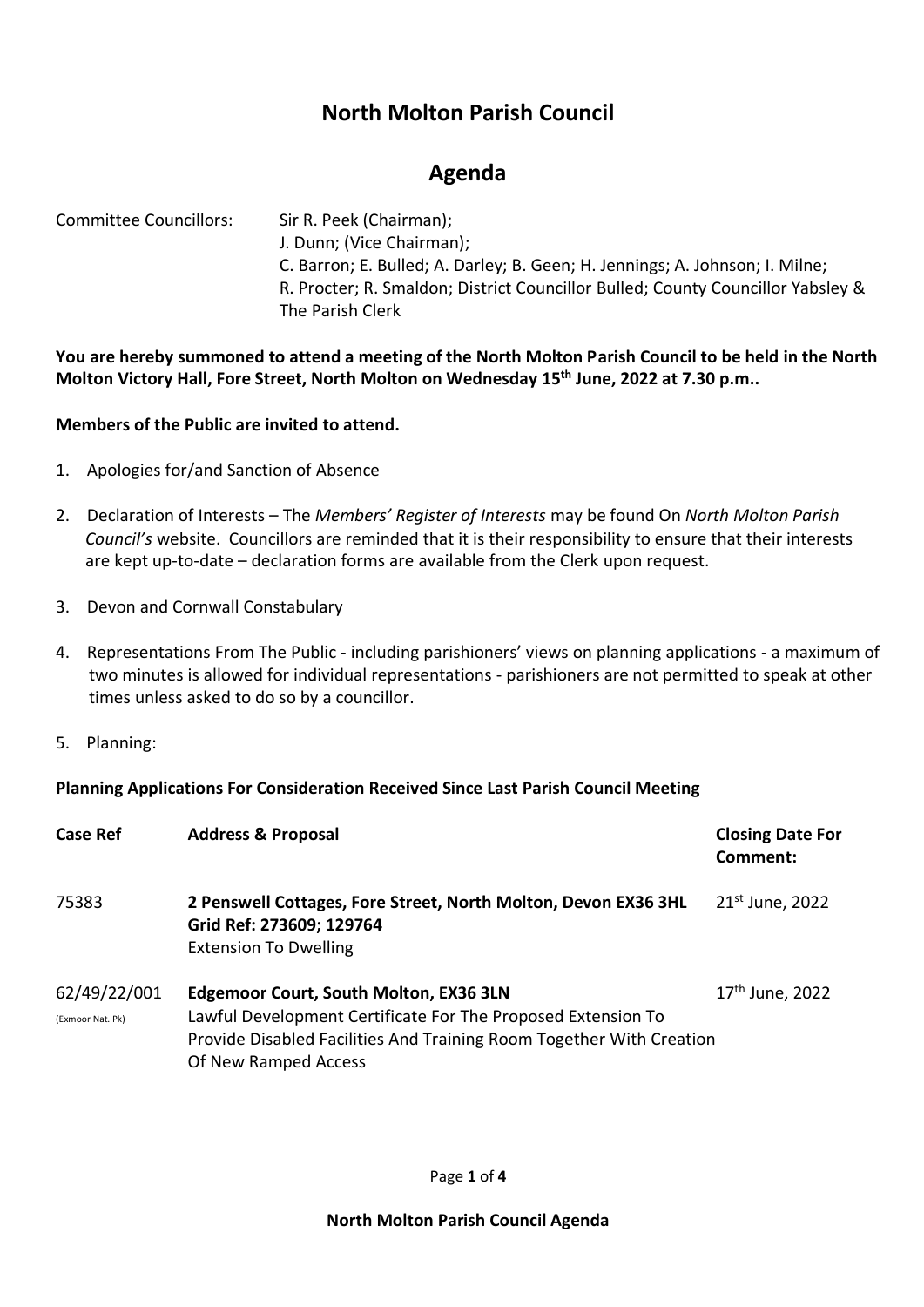| GDO 22/09        | Tabor Hill Farm, Heasley Mill, South Molton, EX36 3LQ | 21 <sup>st</sup> June, 2022 |
|------------------|-------------------------------------------------------|-----------------------------|
| (Exmoor Nat. Pk) | Prior Notification For The Proposed Creation Of       |                             |
|                  | Agricultural/Forestry Track (976m X 3m)               |                             |

#### **Planning Applications Advised Since Last Parish Council Meeting**

| <b>Case Ref</b> | <b>Address &amp; Proposal</b>                                                                | <b>Decision</b> |
|-----------------|----------------------------------------------------------------------------------------------|-----------------|
| 75079           | 2 Back Lane, North Molton, Devon EX36 3HW<br>Alterations And Extensions To Existing House To | Approved        |
|                 | Extend Living Area, Create Bedroom And Extend Kitchen                                        |                 |

- 6. Approval of the Minutes of the Annual Meeting of North Molton Parish Council held on 4<sup>th</sup> May, 2022
- 7. Approval of the Minutes of the Annual Meeting of The Parish of North Molton held on 4<sup>th</sup> May, 2022
- 8. Approval of the Minutes of the Parish Council Meeting held on 18th May, 2022
- 9. Clerk's Report On The Minutes Under '6, 7 & 8', Above
- 10. Matters Arising From The Minutes Under '6, 7 & 8" Above Not On This Agenda

#### 11. Items For Discussion:

- a) Review & Approval of The Effectiveness of the System of Internal Control (Annual Internal Audit Report 2021-22);
- b) Approval of Audited Receipts And Payments Account For the Year To 31<sup>st</sup> March, 2022;
- c) Approval of The Annual Governance Statement For The 2021-2022 External Audit;
- d) Approval of The Annual Statement of Accounts For The 2021-2022 External Audit;
- e) Approval Required To Purchase A New Battery/Pad Cartridge For The Parish Council's Heartsine 500P Defibrillator;
- f) Decision Required On Whether Or Not To Register The Parish Council's Heartsine 500P Defibrillator With '*The Circuit'*;
- g) Reduction Of Speeding In The Village *Community Speedwatch Scheme* Update By Chairman Peek;
- h) Highways Team Update;
- i) Laurels Playground Agree On Contractor & Quote To Be Used For The Proposed Works To The Party Wall With Court Hall – Any Other Issues Concerning Refurbishment;

#### Page **2** of **4**

#### **North Molton Parish Council Agenda**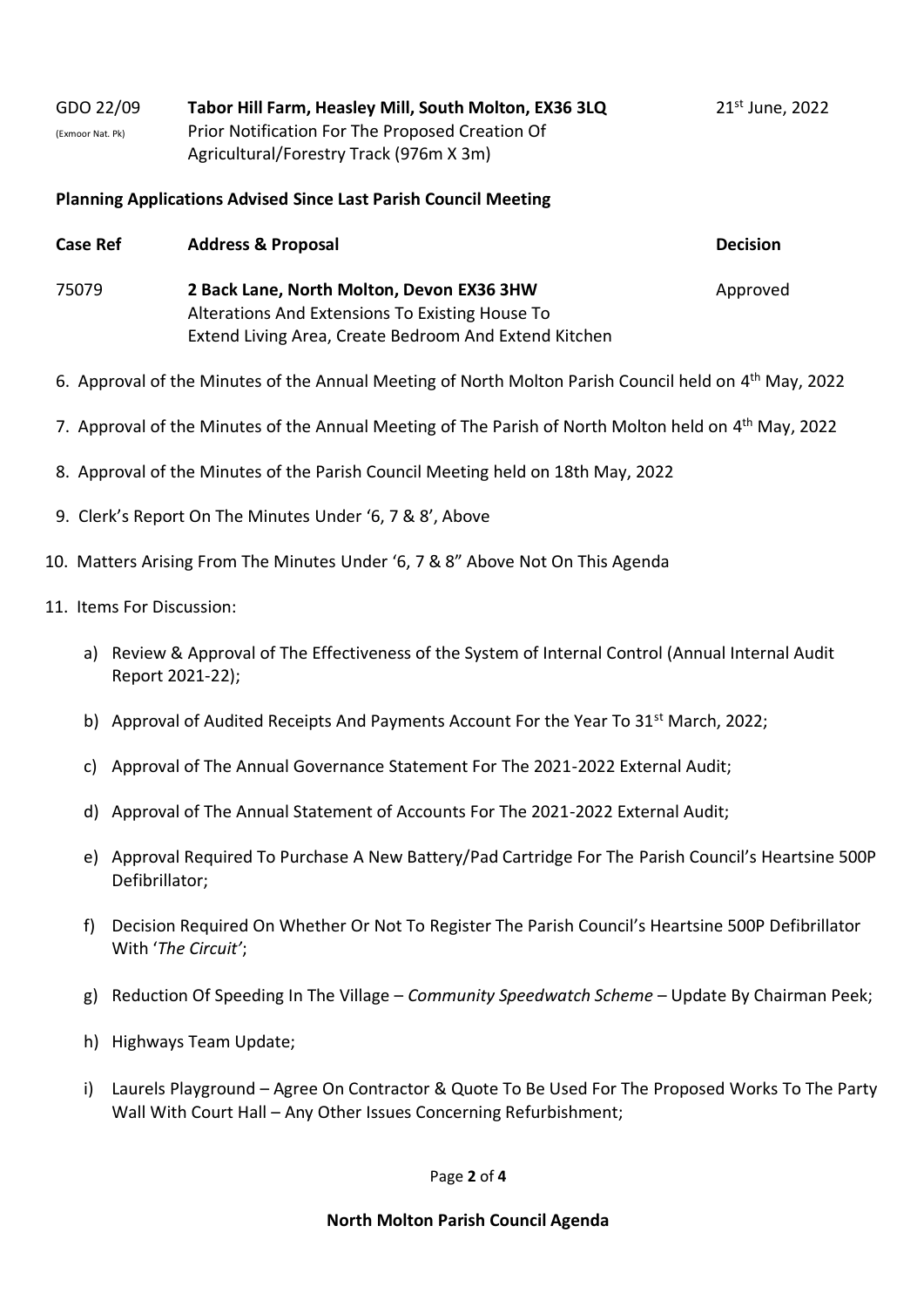- j) Website Project Team Update;
- k) Platinum Jubilee Project Team Report;
- l) Footpath Warden's Report 2022 Determine Issues Requiring Actions;
- m) Appointment Of New Footpath Warden;
- n) Bench Seats Condition & Repairs;
- o) Approval Of *Standing Orders* For 2021-2022.
- 12. Chairman's Report/Urgent Matters Brought Forward By The Chairman
- 13. Finance

| <b>Barclays Community Account</b><br><b>Barclays Business Premium Account</b> |           |   |  | Balance as at 31 <sup>st</sup> May, 2022:<br>Balance as at 31 <sup>st</sup> May, 2022:                                                           | £14,361.05<br>£ 6,059.01 |
|-------------------------------------------------------------------------------|-----------|---|--|--------------------------------------------------------------------------------------------------------------------------------------------------|--------------------------|
|                                                                               |           |   |  |                                                                                                                                                  |                          |
| i)<br>ii)                                                                     | Receipts: | £ |  | 495.00 - Donations Re: Jubilee - Various Dates In May 2022<br>200.00 - Community Councillor Grant - NDC Re: Jubilee - 16 <sup>th</sup> May, 2022 |                          |

- iii) Payments:
- **a) Clerk's Net Monthly Pay & Expenses £479.86** Comprising: Net Pay: £443.80 plus contribution to telephone & office costs of £15.00 and travel expenses of £21.06;
- **b) Innes Milne - £142.40 –** Invoice/Receipt: Order: #7193 Darlow Rosettes Paid By Cllr Milne 80 Queen's Jubilee Rosettes;
- **c) Innes Milne - £33.96 –** Invoice/Receipt: Order: #7208 Darlow Rosettes Paid By Cllr Milne 12 Queen's Jubilee Rosettes;
- iv) Any Other Accounts Received After Preparation of Agenda:

Project Balances Available As At 31<sup>st</sup> May, 2022:

| Defibrillator      | 600.00                                                                       |
|--------------------|------------------------------------------------------------------------------|
| First Aid Support: | Rising to £1,500 in September 2022<br>750.00                                 |
| Highways:          | Pending £1,705.62 VAT Reclamation To Be Added<br>£ 6,304.90                  |
| Jubilee:           | Pending £142.34 VAT Reclamation To Be Added<br>70.99                         |
| Laurels:           | Awaiting £2k from DCC Locality Grant & Pending £3,651.00 VAT<br>£ 1,500.57   |
|                    | <b>Reclamation To Be Added</b>                                               |
| New Website:       | 250.00 - A further £350.00 will be available from NDC after proof of payment |
|                    | and production of a relevant invoice.                                        |

14. Correspondence: